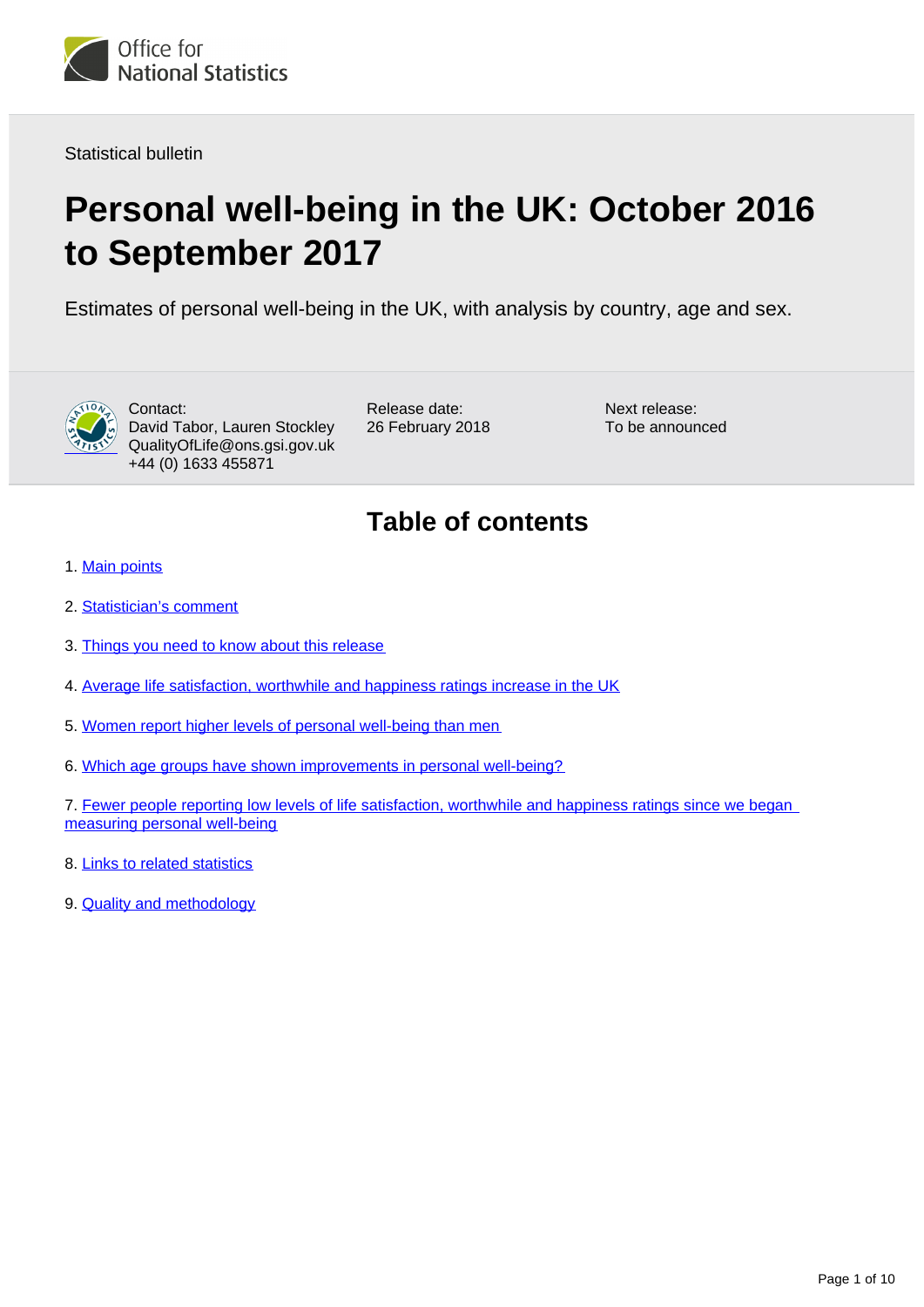## <span id="page-1-0"></span>**1 . Main points**

- In the year ending September 2017, there continued to be slight improvements in the UK for average ratings of life satisfaction, feeling that the things done in life are worthwhile and happiness; there was no overall change in reported anxiety levels.
- The improvement was driven by England, which was the only UK country with any changes in average reported personal well-being over this period.
- The proportion of people reporting low ratings for measures of life satisfaction, worthwhile and happiness remained unchanged since September 2016; there was also no change in those reporting high anxiety.
- In the year ending September 2017, women reported higher life satisfaction, worthwhile and happiness ratings compared with men but also reported higher levels of anxiety.
- There have been improvements for all measures of personal well-being for those aged 30 to 34, 40 to 59 and 65 to 69 years, since we began measuring personal well-being in 2011.

## <span id="page-1-1"></span>**2 . Statistician's comment**

"We have seen average ratings of personal well-being slightly improving over the years. Factors such as people's social connections and health status play an important part in personal well-being. However, some economic factors are also important, so perhaps this trend over time is not surprising as the country came out of the economic downturn.

"We have also seen inequalities emerging within the data, and we will be exploring these further looking at factors that may contribute to some groups of society having lower personal well-being."

Silvia Manclossi, Head of Quality of Life Team, Office for National Statistics

### <span id="page-1-2"></span>**3 . Things you need to know about this release**

### **Well-being dashboard**

The statistics mentioned in this bulletin are displayed through our [well-being dashboard](https://www.ons.gov.uk/visualisations/dvc364/dashboard/index.html), which monitors and reports how the UK is doing by producing accepted and trusted measures for the different areas of life that matter most to the UK public. The four personal well-being measures are one of the domains included within the dashboard (please see the **[Quality and methodology](https://www.ons.gov.uk/peoplepopulationandcommunity/wellbeing/bulletins/measuringnationalwellbeing/october2016toseptember2017#quality-and-methodology)** section for more information).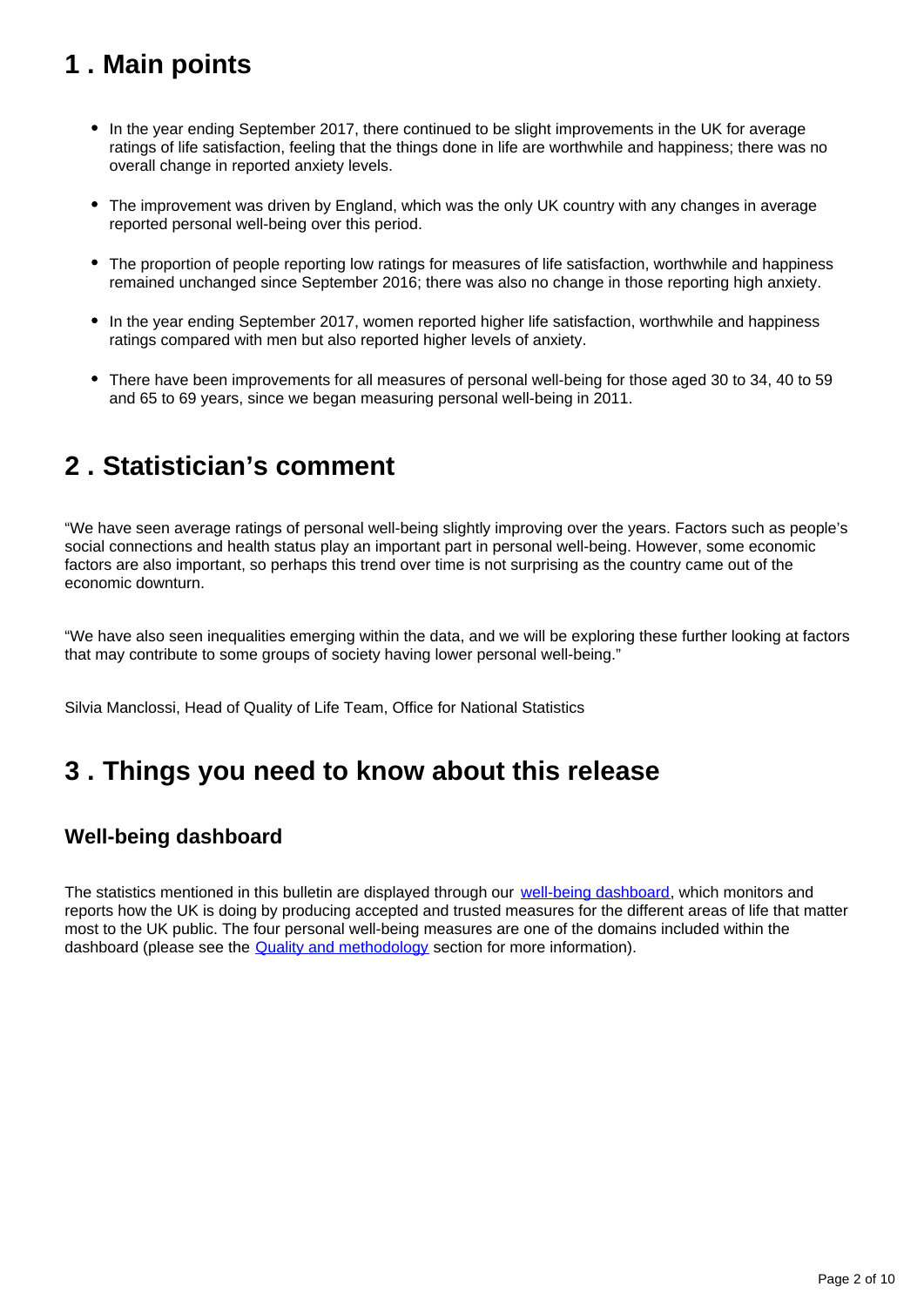#### **Measuring national well-being dashboard**

#### Personal Well-being

Includes individual's feelings of satisfaction with life, whether they feel the things they do in their life are worthwhile and their positive and negative emotions.

| Life Satisfaction                                                                                                                                                                                                                                                                  | Worthwhile                                                                                                                                                                                                                                                                                    | <b>Happiness</b>                                                                                                                                                                                                                                                   | Anxiety                                                                                                                                                                                                                                |
|------------------------------------------------------------------------------------------------------------------------------------------------------------------------------------------------------------------------------------------------------------------------------------|-----------------------------------------------------------------------------------------------------------------------------------------------------------------------------------------------------------------------------------------------------------------------------------------------|--------------------------------------------------------------------------------------------------------------------------------------------------------------------------------------------------------------------------------------------------------------------|----------------------------------------------------------------------------------------------------------------------------------------------------------------------------------------------------------------------------------------|
| Very high rating of satisfaction<br>with their lives overall.                                                                                                                                                                                                                      | Very high rating of how<br>worthwhile the things they do                                                                                                                                                                                                                                      | Rated their happiness yesterday<br>as very high                                                                                                                                                                                                                    | Rated how anxious they were<br>yesterday as very low                                                                                                                                                                                   |
| 96.<br>45                                                                                                                                                                                                                                                                          | are<br>96<br>45                                                                                                                                                                                                                                                                               | 96.<br>ИR.                                                                                                                                                                                                                                                         | 96.<br>45                                                                                                                                                                                                                              |
| 40                                                                                                                                                                                                                                                                                 | 40                                                                                                                                                                                                                                                                                            | 40                                                                                                                                                                                                                                                                 | 40                                                                                                                                                                                                                                     |
| 35.                                                                                                                                                                                                                                                                                | 35                                                                                                                                                                                                                                                                                            | 35.                                                                                                                                                                                                                                                                | 35                                                                                                                                                                                                                                     |
| 30.<br>25                                                                                                                                                                                                                                                                          | 30                                                                                                                                                                                                                                                                                            | 30<br>25                                                                                                                                                                                                                                                           | 30<br>25                                                                                                                                                                                                                               |
| 2014<br>2015<br>2016<br>2017                                                                                                                                                                                                                                                       | 25                                                                                                                                                                                                                                                                                            | 2015<br>2016<br>2017                                                                                                                                                                                                                                               | 2015<br>2014<br>2016                                                                                                                                                                                                                   |
| In the year ending September 2017, 3 in<br>10 people in the UK (30.2%) reported a<br>very high rating of satisfaction with their<br>lives overall. This was an improvement on<br>the previous year (29.3%) and over the<br>three year period (27.8%).<br>Updated: 26 February 2018 | 2014<br>2015<br>2016<br>2017<br>2012<br>2013<br>In the year ending September 2017,<br>35.6% of people in the UK reported a very<br>high rating that the things they do were<br>worthwhile. This was an improvement on<br>the previous year (34.6%) and over the<br>three year period (33.4%). | In the year ending September 2017,<br>34.9% of people in the UK reported their<br>happiness yesterday as very high. There<br>was no overall change when compared to<br>the previous year (34.4%) however it has<br>improved over the three year period<br>(33.596) | In the year ending September 2017,<br>39.9% of people in the UK rated their<br>anxiety as very low. There was no overall<br>change on the previous year (40.4%) or<br>over the three year period (40.0%).<br>Updated: 26 February 2018 |
|                                                                                                                                                                                                                                                                                    | Updated: 26 February 2018                                                                                                                                                                                                                                                                     | Updated: 26 February 2018                                                                                                                                                                                                                                          |                                                                                                                                                                                                                                        |

### **Our next publications and your feedback**

We are in the process of reviewing our publications and planning to provide in-depth analysis of our personal wellbeing data from an inequality perspective by looking at a population group at a time.

You can help inform our work by sharing your opinions in this short survey: ONS Personal Well-being outputs: [Your feedback](https://www.surveymonkey.co.uk/r/LRDG9HT).

Your feedback will be very valuable in making our results useful and accessible. If you have any questions, please contact us via email at QualityOfLife@ons.gsi.gov.uk.

Thank you for taking part!

### <span id="page-2-0"></span>**4 . Average life satisfaction, worthwhile and happiness ratings increase in the UK**

The average (mean) ratings across the four measures of personal well-being in the year ending September 2017 were:

- 7.7 out of 10 for life satisfaction
- 7.9 out of 10 for feeling that what you do in life is worthwhile
- 7.5 out of 10 for happiness yesterday
- 2.9 out of 10 for anxiety yesterday

Between the years ending September 2016 and 2017, there were improvements in average ratings of life satisfaction, feeling that the things done in life are worthwhile and happiness for the UK overall. There was no significant change in average ratings of anxiety.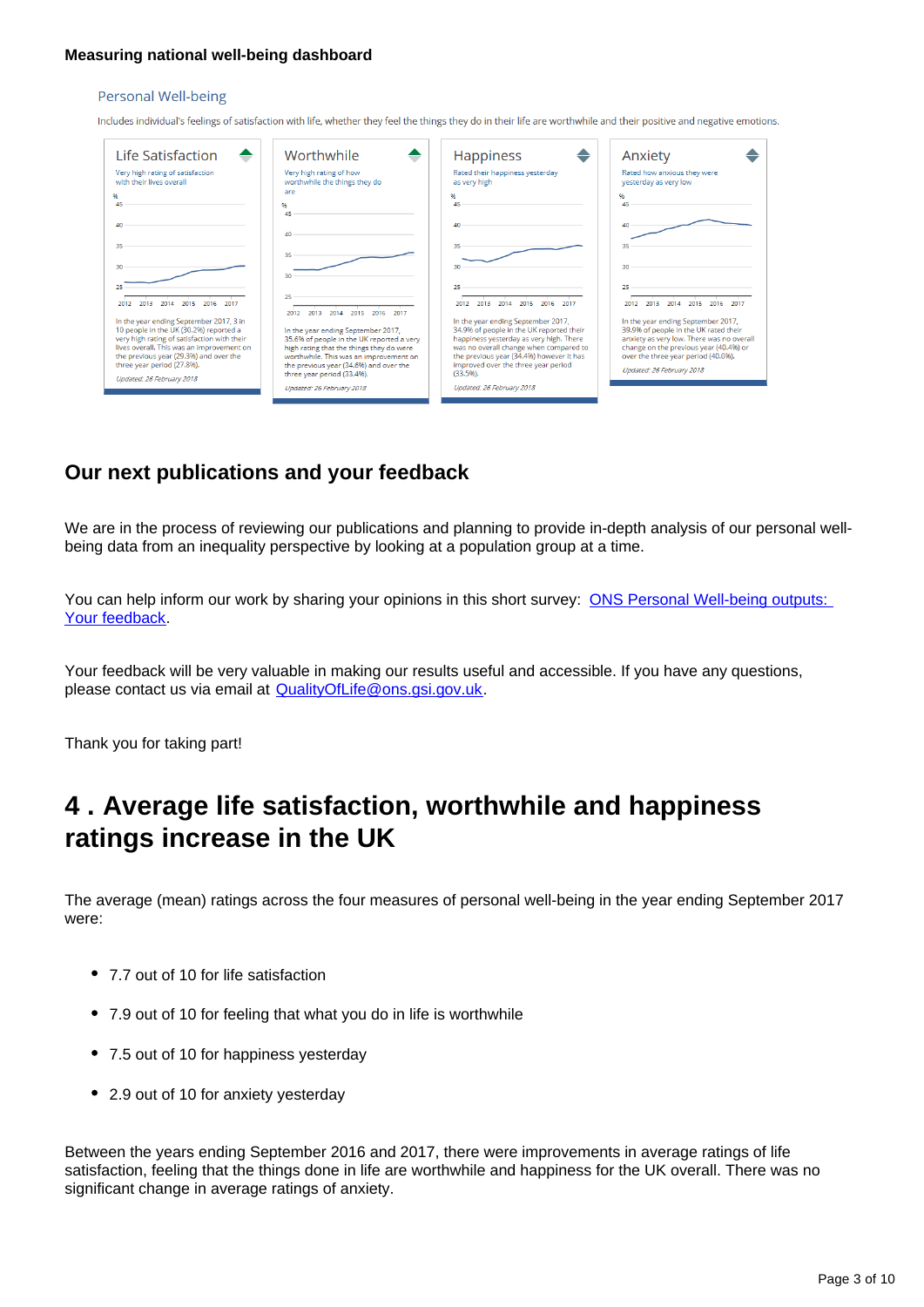Over the same time period, England also showed improvements in average ratings of life satisfaction, feeling that the things done in life are worthwhile and happiness. No significant changes in reported personal well-being were found in Scotland, Wales or Northern Ireland.

However, people in Northern Ireland continued to report the highest average levels of personal well-being compared with the UK average in the year ending September 2017.

Figures 1a and 1b display the changes in personal well-being in the UK between the years ending March 2012 and September 2017.

### **Figure 1a: Average life satisfaction, worthwhile and happiness ratings, year ending March 2012 to year ending September 2017**

**UK**

Figure 1a: Average life satisfaction, worthwhile and happiness ratings, year ending March 2012 to year ending September 2017

UK



**Source: Annual Population Survey, Office for National Statistics**

**Notes:**

1. Chart axis does not start at 0.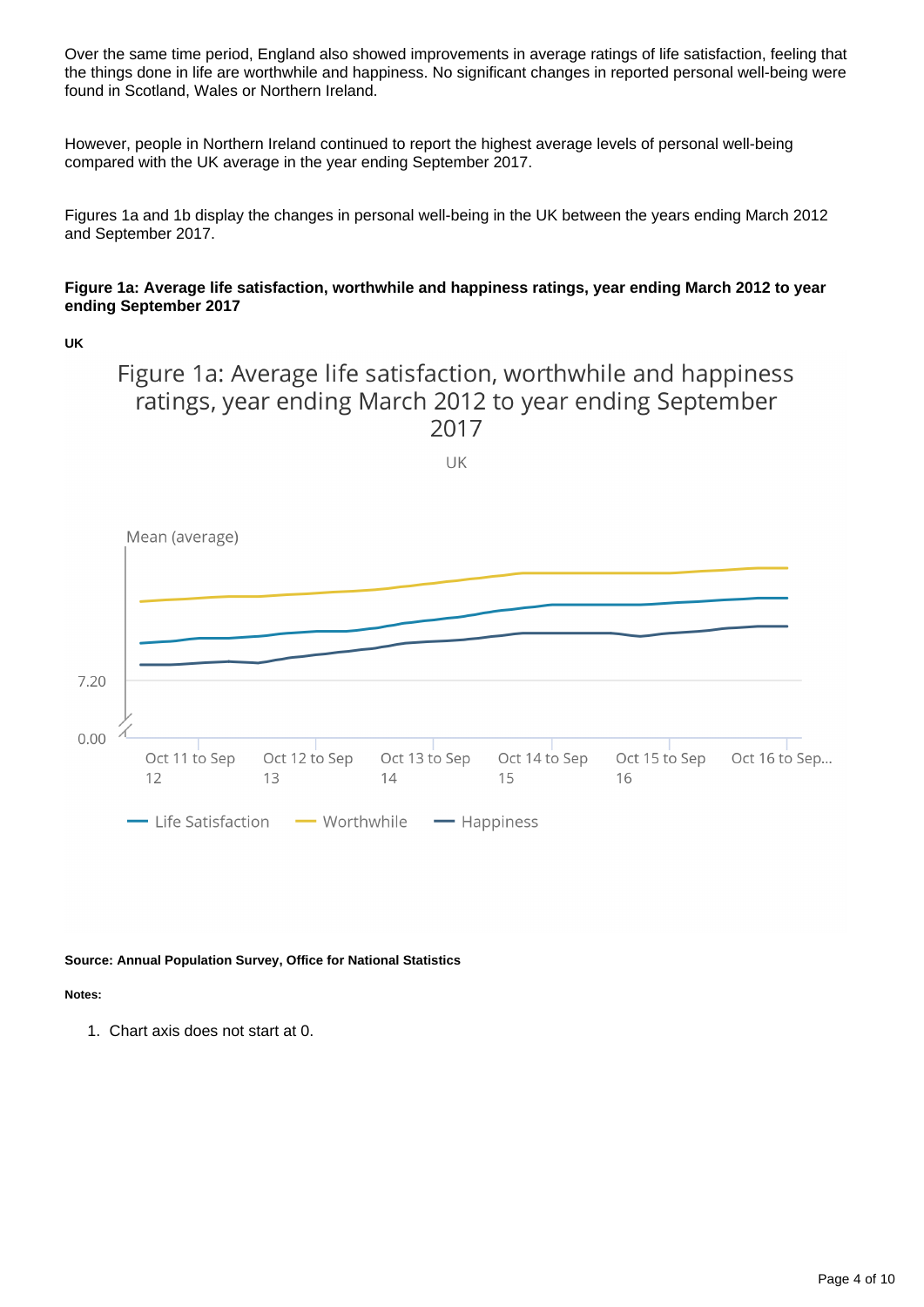#### **UK**



**Source: Annual Population Survey, Office for National Statistics**

**Notes:**

1. Chart axis does not start at 0.

## <span id="page-4-0"></span>**5 . Women report higher levels of personal well-being than men**

Between the years ending September 2016 and 2017, women reported higher levels of personal well-being than men for life satisfaction, feeling that the things done in life are worthwhile and happiness. However, they also reported higher levels of anxiety over the same period.

Over time, women have consistently reported higher levels of life satisfaction and worthwhile every year, but have also reported higher levels of anxiety since we first began collecting data in 2011. For ratings of happiness, the gap between men and women has narrowed and, in the years ending September 2015 and 2016, there was no significant difference between the two groups. However, in the year ending September 2017, women again reported higher levels of happiness.

### **Figure 2: Average personal well-being ratings for males and females, year ending September 2012 to year ending September 2017**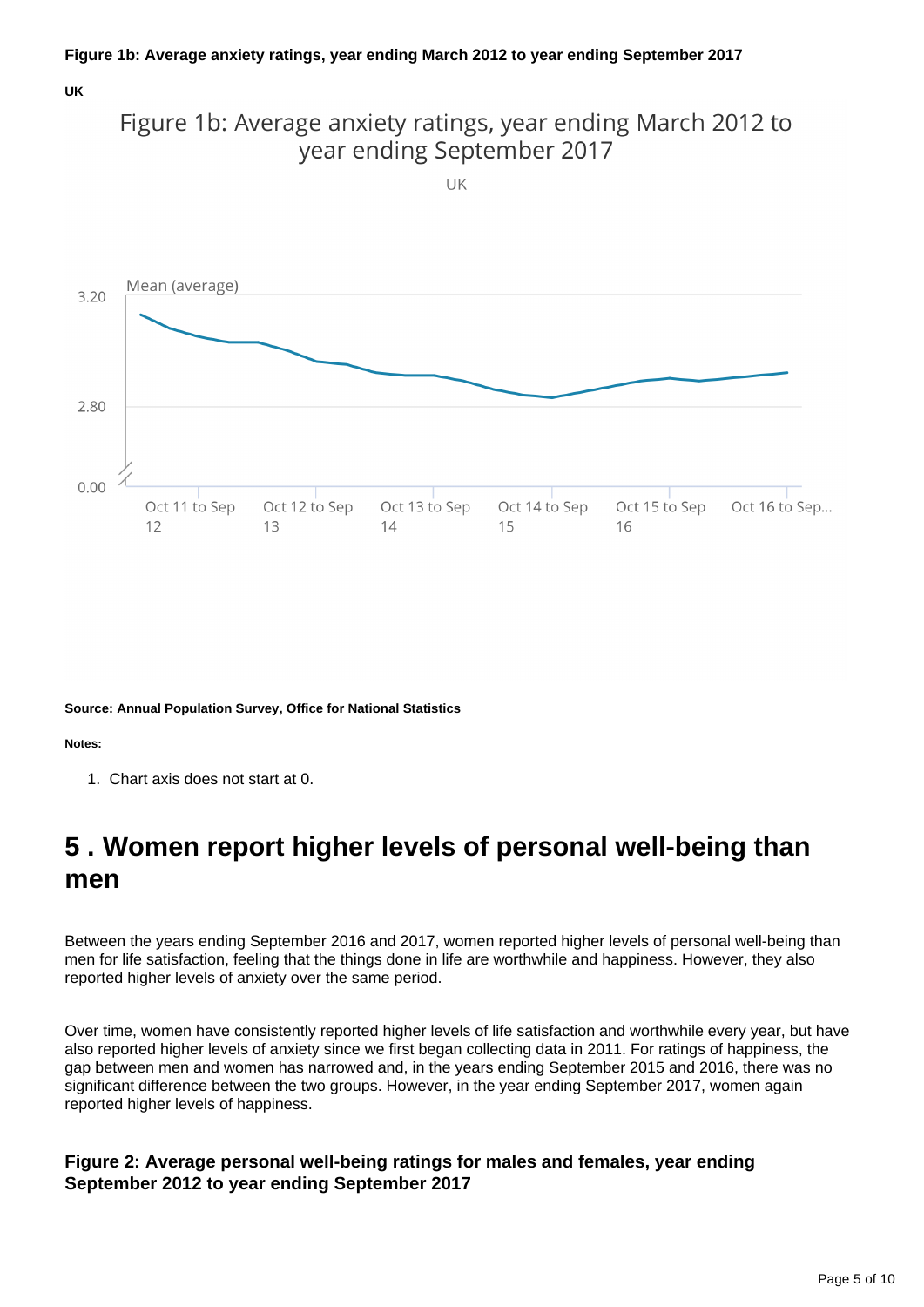## <span id="page-5-0"></span>**6 . Which age groups have shown improvements in personal well-being?**

Between the years ending September 2016 and 2017, there were no significant changes for any of the four measures across the age groups. However, when looking at how personal well-being has changed since the first time point (year ending September 2012), there have been some improvements in each measure.

Ratings of life satisfaction, feeling that the things done in life are worthwhile and happiness all increased for those aged 25 to 74 years. The age groups that saw improving levels for all four measures of personal well-being over this time period were those aged 30 to 34, 40 to 59 and 65 to 69 years (as shown in Figures 3a to 3d).

### **Figure 3a: Average life satisfaction ratings across age groups, year ending September 2012 and year ending September 2017**

Oct 11 to Sep 12 Cct 16 to Sep 17 8.30 8.10 7.90 7.70 7.50 7.30  $7.10$ 6.90 6.70 30 to 35 to<br>34 39 65 to<br>69  $16<sub>to</sub>$  $20<sub>to</sub>$ 25 to  $\frac{40 \text{ to}}{44}$ 45 to<br>49 50 to<br>54 55 to<br>59 60 to<br>64 70 to<br>74 75 to<br>79 80 to<br>84 85 to 90 and 29

**Figure 3b: Average worthwhile ratings across age groups, year ending September 2012 and year ending September 2017**

**UK**

**UK**



Oct 11 to Sep 12 Coct 16 to Sep 17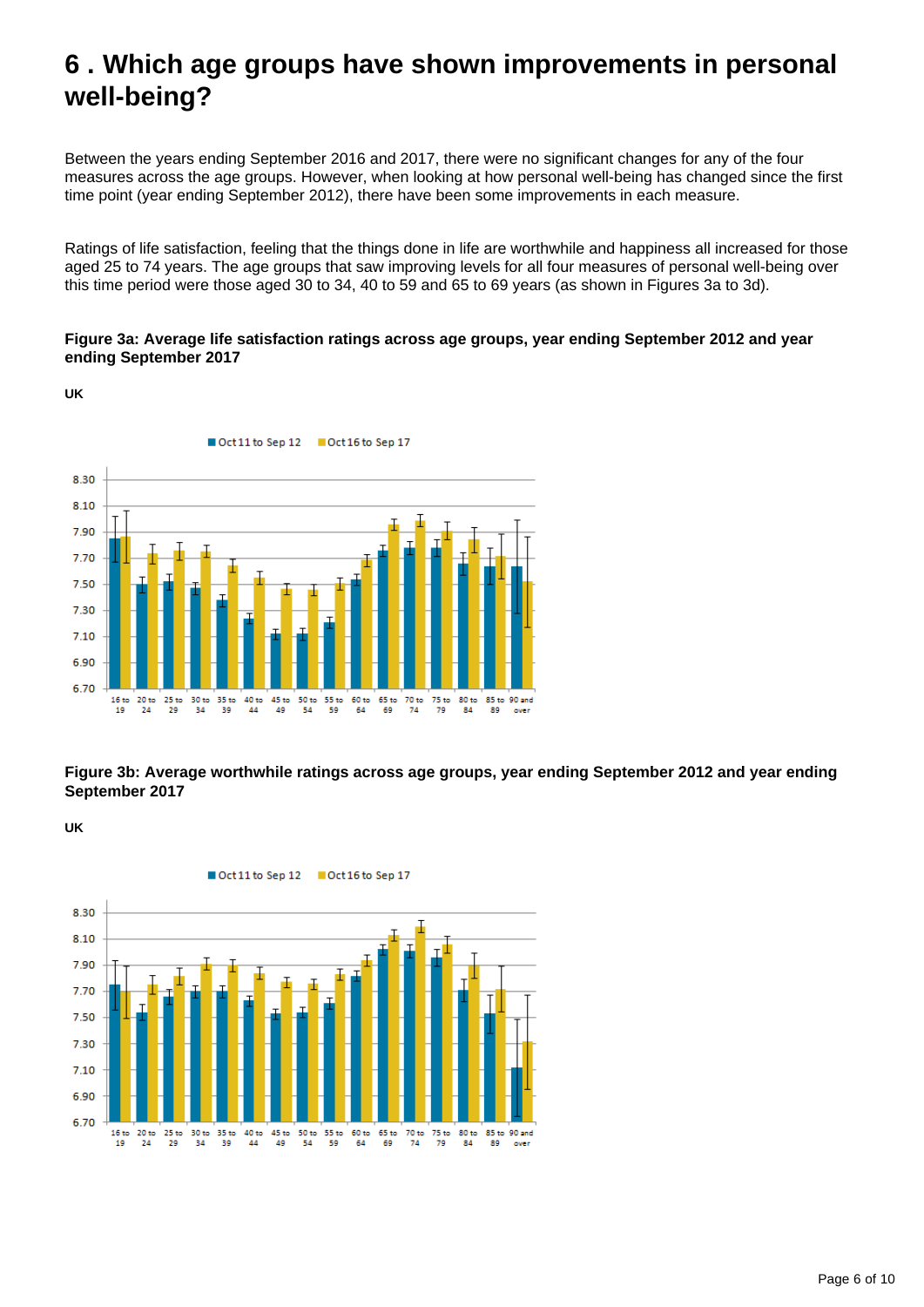**Figure 3c: Average happiness ratings across age groups, year ending September 2012 and year ending September 2017**

**UK**



**Figure 3d: Average anxiety ratings across age groups, year ending September 2012 and year ending September 2017**

**UK**



### <span id="page-6-0"></span>**7 . Fewer people reporting low levels of life satisfaction, worthwhile and happiness ratings since we began measuring personal well-being**

Between the years ending September 2016 and 2017, there were no significant changes in the number of respondents reporting low levels of life satisfaction, feeling that the things done in life are worthwhile and happiness. The proportion rating their anxiety as high also did not change during this time period.

Figure 4, however, displays changes in the proportion of people reporting low levels of personal well-being between the years ending September 2012 and 2017. In the year ending September 2017, fewer people reported low levels of life satisfaction, worthwhile and happiness compared with the year ending September 2012. In addition to this, there was also a decrease in the proportion of people who reported high levels of anxiety over the same period.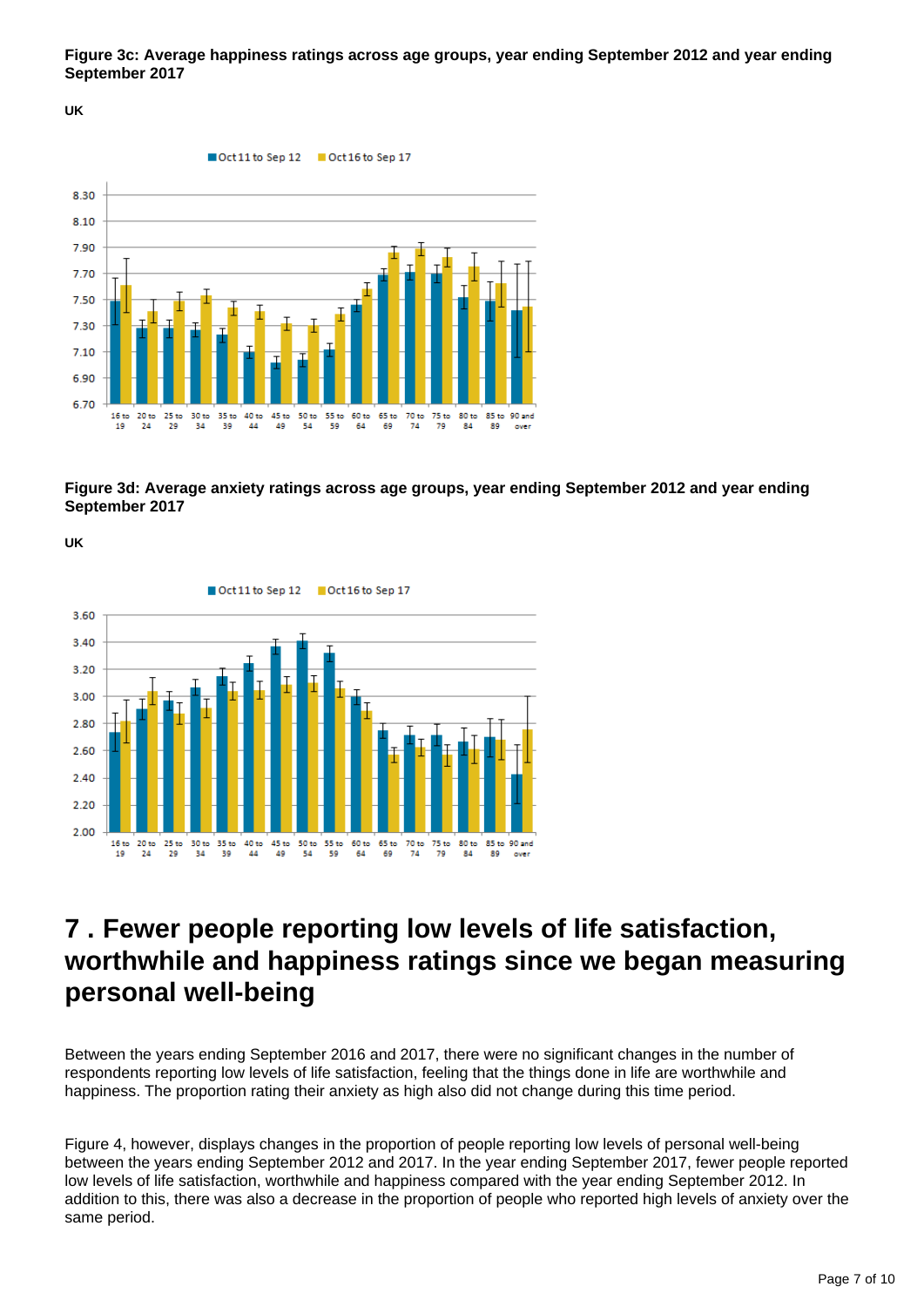### **Figure 4: Proportion of respondents reporting low ratings of life satisfaction, worthwhile and happiness and high ratings of anxiety, year ending September 2012 and year ending September 2017**

**UK**

### Figure 4: Proportion of respondents reporting low ratings of life satisfaction, worthwhile and happiness and high ratings of anxiety, year ending September 2012 and year ending September 2017



**Source: Annual Population Survey, Office for National Statistics**

## <span id="page-7-0"></span>**8 . Links to related statistics**

The links in this section include work that may be of interest to you, including other personal well-being releases, and those from our wider measures of national well-being:

- $\bullet$ [Personal well-being in the UK: July 2016 to June 2017](https://www.ons.gov.uk/peoplepopulationandcommunity/wellbeing/bulletins/measuringnationalwellbeing/july2016tojune2017)
- [Personal well-being in the UK, local authority release: April 2016 to March 2017](https://www.ons.gov.uk/peoplepopulationandcommunity/wellbeing/bulletins/measuringnationalwellbeing/april2016tomarch2017)
- [Measuring National Well-being: At what age is personal well-being the highest?](https://www.ons.gov.uk/peoplepopulationandcommunity/wellbeing/articles/measuringnationalwellbeing/atwhatageispersonalwellbeingthehighest)
- [Measuring National Well-being: What matters most to personal well-being?](http://webarchive.nationalarchives.gov.uk/20160105160709/http:/www.ons.gov.uk/ons/rel/wellbeing/measuring-national-well-being/what-matters-most-to-personal-well-being-in-the-uk-/index.html)

## <span id="page-7-1"></span>**9 . Quality and methodology**

The [Personal well-being in the UK Quality and Methodology Information report](https://www.ons.gov.uk/peoplepopulationandcommunity/wellbeing/methodologies/personalwellbeingintheukqmi) contains important information on: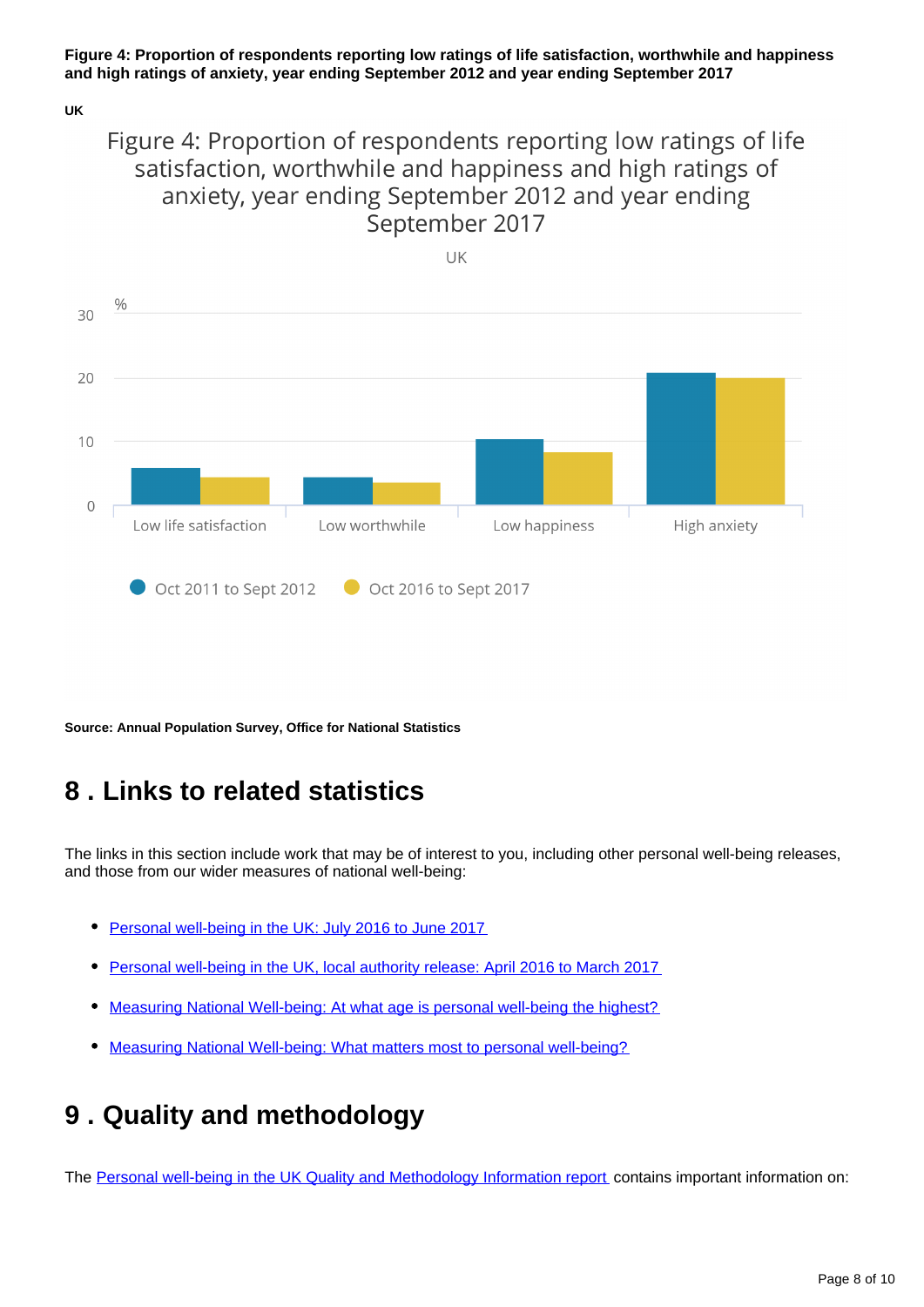- the strengths and limitations of the data and how it compares with related data
- uses and users of the data
- how the output was created
- the quality of the output including the accuracy of the data

### **How we measure personal well-being**

Since 2011, we have asked personal well-being questions to adults aged 16 and over in the UK to better understand how they feel about their lives. This release presents headline results for the year ending September 2017, along with changes over the last five years. It provides data at a national level and at a local authority level. The four personal well-being questions are:

- Overall, how satisfied are you with your life nowadays?
- Overall, to what extent do you feel the things you do in your life are worthwhile?
- Overall, how happy did you feel yesterday?
- Overall, how anxious did you feel yesterday?

People are asked to respond on a scale of 0 to 10, where 0 is "not at all" and 10 is "completely". We produce estimates of the mean ratings for all four personal well-being questions, as well as their distributions (as shown in Table 1).

For more information on personal well-being, please see the personal well-being user quide.

#### **Table 1: Labelling of thresholds**

| Life satisfaction, worthwhile and happiness<br>scores |               | <b>Anxiety scores</b>            |          |
|-------------------------------------------------------|---------------|----------------------------------|----------|
| Response on an 11 point scale                         | Label         | Response on an 11 point<br>scale | Label    |
| $0$ to 4                                              | Low           | $0$ to 1                         | Very low |
| $5$ to $6$                                            | <b>Medium</b> | $2$ to $3$                       | Low      |
| $7$ to $8$                                            | High          | 4 to 5                           | Medium   |
| 9 to 10                                               | Very high     | 6 to 10                          | High     |

Source: Office for National Statistics

Please note that:

- any changes mentioned in this publication are "statistically significant"
- the statistical significance of differences noted within the release are determined based on non-overlapping confidence intervals
- comparisons have been based on unrounded data